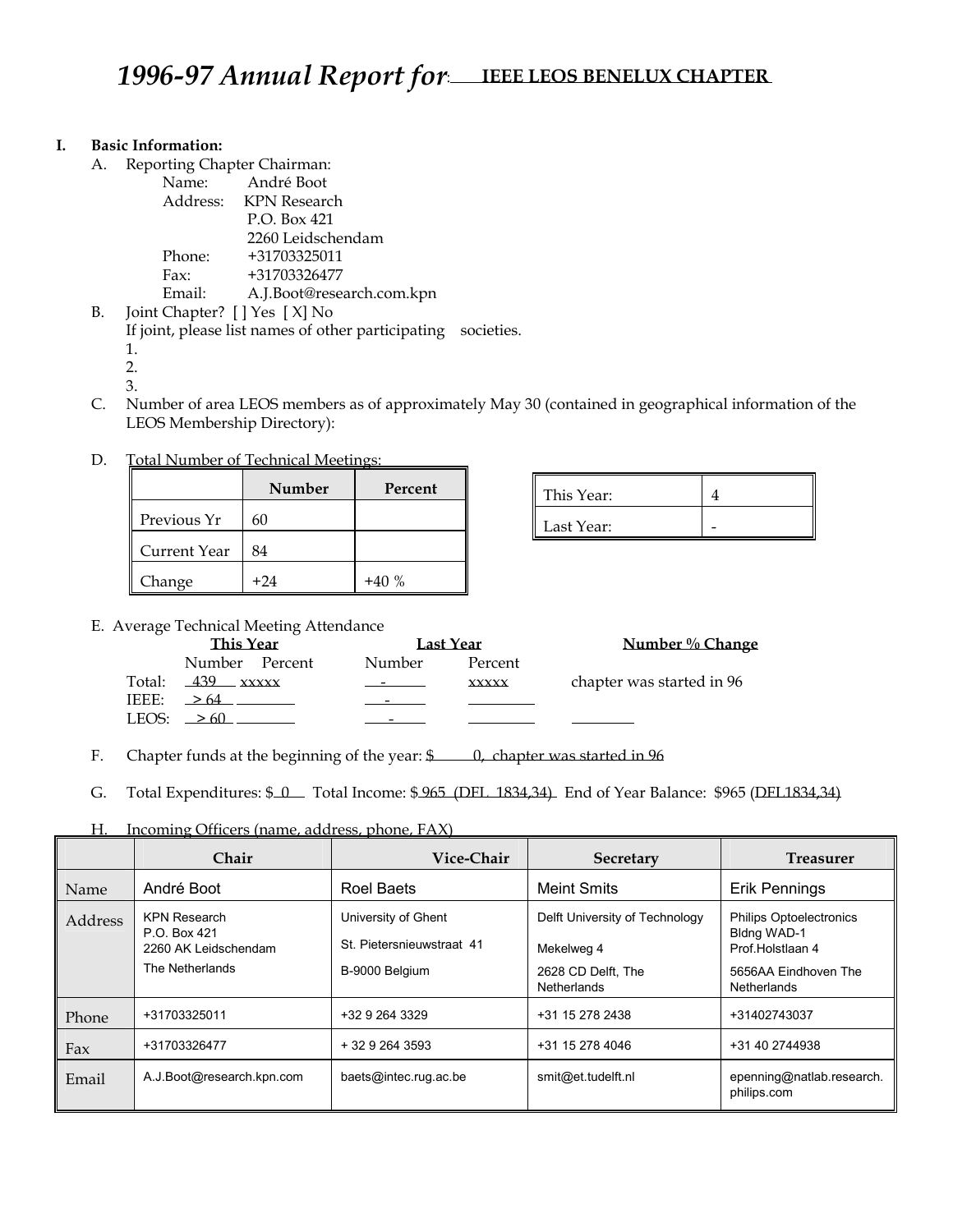|                                         | <b>Activity Type</b><br>(Tech Meeting, |                                                                                     | Attendance  |                | <b>Joint</b><br>Activity |          |
|-----------------------------------------|----------------------------------------|-------------------------------------------------------------------------------------|-------------|----------------|--------------------------|----------|
|                                         | Workshop, etc)                         | Title/Speaker or Workshop Name                                                      | <b>LEOS</b> | <b>IEEE</b>    | Total                    | Sponsors |
| 1.                                      | Symposium                              | Annual Symposium of the IEEE LEOS<br>Benelux Chapter                                | 30          | >30            | 180                      |          |
| 2.                                      | Symposium                              | Photonics in information systems                                                    | 25          | 30             | 200                      |          |
| 3.                                      | Colloquium                             | "High-Efficiency Vertical Cavity<br>Surface Emitting Lasers", Dr. Kevin L.<br>Lear. | 5           | $\overline{4}$ | 23                       |          |
| 4.                                      | Workshop                               | Optical amplifiers and lasers for<br>optical communication                          |             |                | 36                       |          |
| 5.                                      |                                        |                                                                                     |             |                |                          |          |
| 6.                                      |                                        |                                                                                     |             |                |                          |          |
| 7.                                      |                                        |                                                                                     |             |                |                          |          |
| 8.                                      |                                        |                                                                                     |             |                |                          |          |
| 9.                                      |                                        |                                                                                     |             |                |                          |          |
| $10\,$                                  |                                        |                                                                                     |             |                |                          |          |
| 11                                      |                                        |                                                                                     |             |                |                          |          |
| 12                                      |                                        |                                                                                     |             |                |                          |          |
| Average Technical<br>Meeting Attendance |                                        |                                                                                     |             |                |                          |          |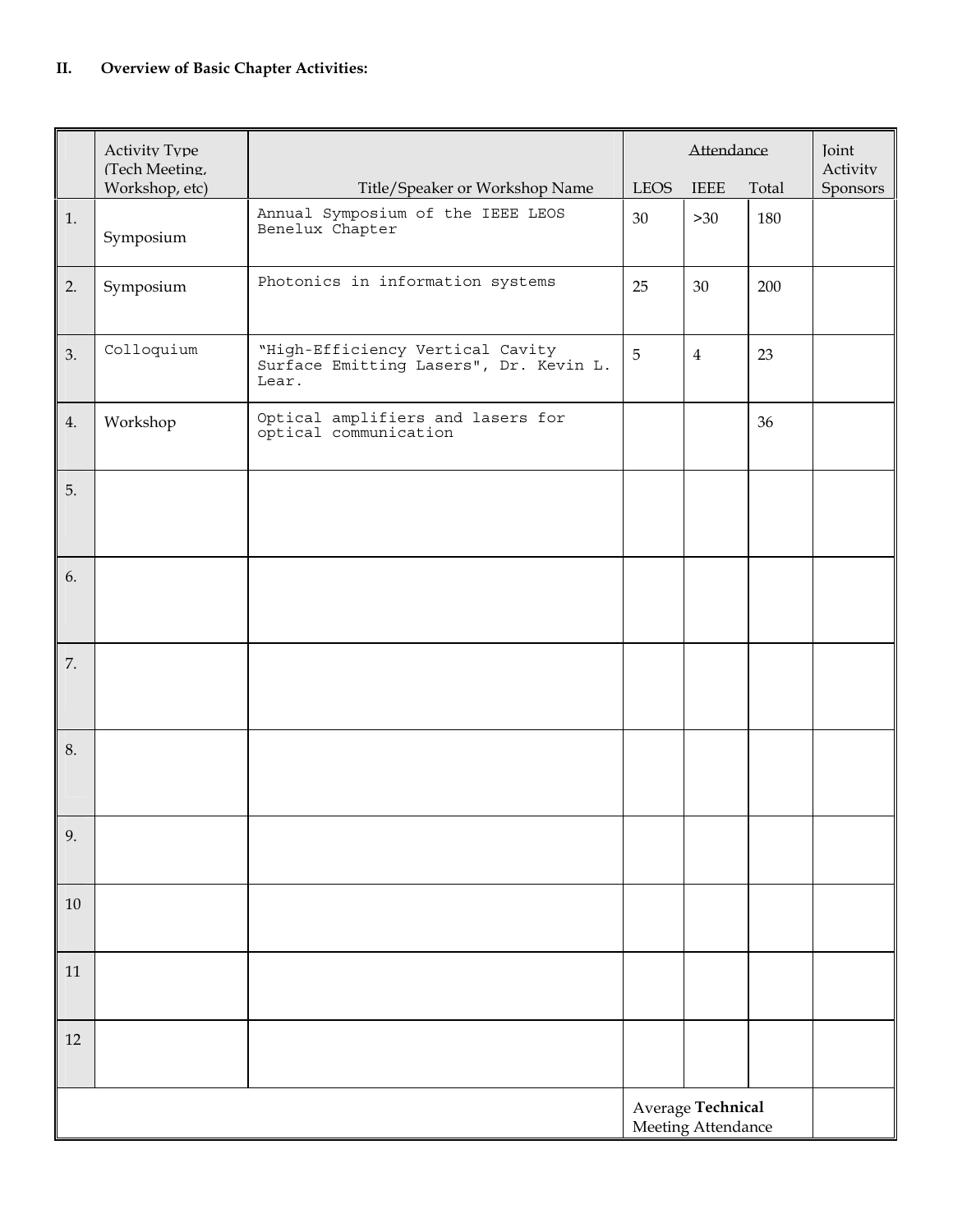## **III. List most significant chapter improvements over last year** (**Most Improved Chapter Award)**

The formation of the chapter in 1996

The organisation of two symposia, one workshop, and a colloquium.

 Homepage IEEE-LEOS Benelux section: To enhance the communication with its (potential)members the IEEE LEOS Benelux chapter World Wide Web site on the Internet was constructed (http://www.cobra.tue.nl/leos/index.html).

 Student activities : IEEE LEOS is in the process of much more encouraging student activities (PhD students are considered students in this context of IEEE). The idea is to encourage the forming of IEEE LEOS STUDENT Chapters and to encourage overseas conference attendance of PhD students with papers accepted at IEEE conferences. Since universities in Europe are small as compared to the US counterparts, student chapters covering just one university is not meaningful. Djan Khoe and Paul Lagasse developed the idea to try the creation of a LEOS student chapter covering a region which include the universities of Gent, Brussels, Eindhoven, Duisburg, Delft and Twente. Idelfonso Tafur, a PhD student in Eindhoven (i.tafur@ele.tue.nl) has started actions in this direction. He has approached contact persons at the universities just mentioned. If adequate responses can be collected, the "regional" LEOS student chapter can be formed.

 Education: The PATO (Stichting voor Post Academisch Onderwijs in de Technische Wetenschappen) organisation has implemented the IEEE suggestion to prominently display the IEEE logo on folders in the area of Electrical Engineering. Folders are sent to IEEE chapter chairmen for further advertisement among the chapter members, if the field of the course is relevant. In return, IEEE members will obtain a discount when registrating for the PATO course. A new development within PATO is also that in principle courses may also be organised in English. This is more in line with the IEEE interest. The issues as discussed above were proposed to PATO from the position of Djan Khoe as IEEE representative in the PATO board.

- **IV. List workshops, symposia, educational programs, consulting programs, job fairs etc.** (**Most Innovative Chapter Award)**
- 1.

 The first "**Annual Symposium of the IEEE LEOS Benelux Chapter"** held, Thursday 28 November 1996, at University Twente the Netherlands. This first symposium has been an overwhelming success: more than 180 participants from the Netherlands (134) and Belgium (46) attended the meeting. They came from research institutes of 12 different universities and 19 companies within the Benelux. The large and active attendance of so many specialists indicates that this LEOS symposium is filling a gap. In total 80 contributions - due to the restricted time for oral sessions mostly posters - have been presented that demonstrate the high quality and broad range of activities within the field of LEOS in the Benelux

2.

 **Workshop "optical amplifiers and lasers for optical communication"**: The workshop was held at 6 June at the Vrije Universiteit Amsterdam. The workshop is divided into five sessions.: Erbium-Based devices I,Technology and Networks, VCELs, Theory and Simulation, Erbium-Based devices II. This workshop was attended by 36 participants.

3.

 **Symposium "Photonics in information systems" 1997.** The symposium "Photonics in information systems" was organised on February 28, 1997 in Gent. Three invited speakers gave each their view of the state of the art and future of Photonics: Prof. Paul Lagasse (university of Gent), Prof. David Miller (Stanford university), Prof. Robert Brown (sharp research Europe), and Prof. R. Baets. More than 200 participants attended the symposium.

# **Miscellaneous Information/Elaboration on any of the above entries (please attach up to ONE page of further discussion)**

We wish to have our chapter considered for the following chapter awards:

- [X] Chapter of the Year (All information)
- [X] Best Membership Percentage Increase (Part I.C.)
- [X] Most Improved Chapter (Part III)
- [X] Most Innovative Chapter Activities (Part IV)

Chapter Chair signature: